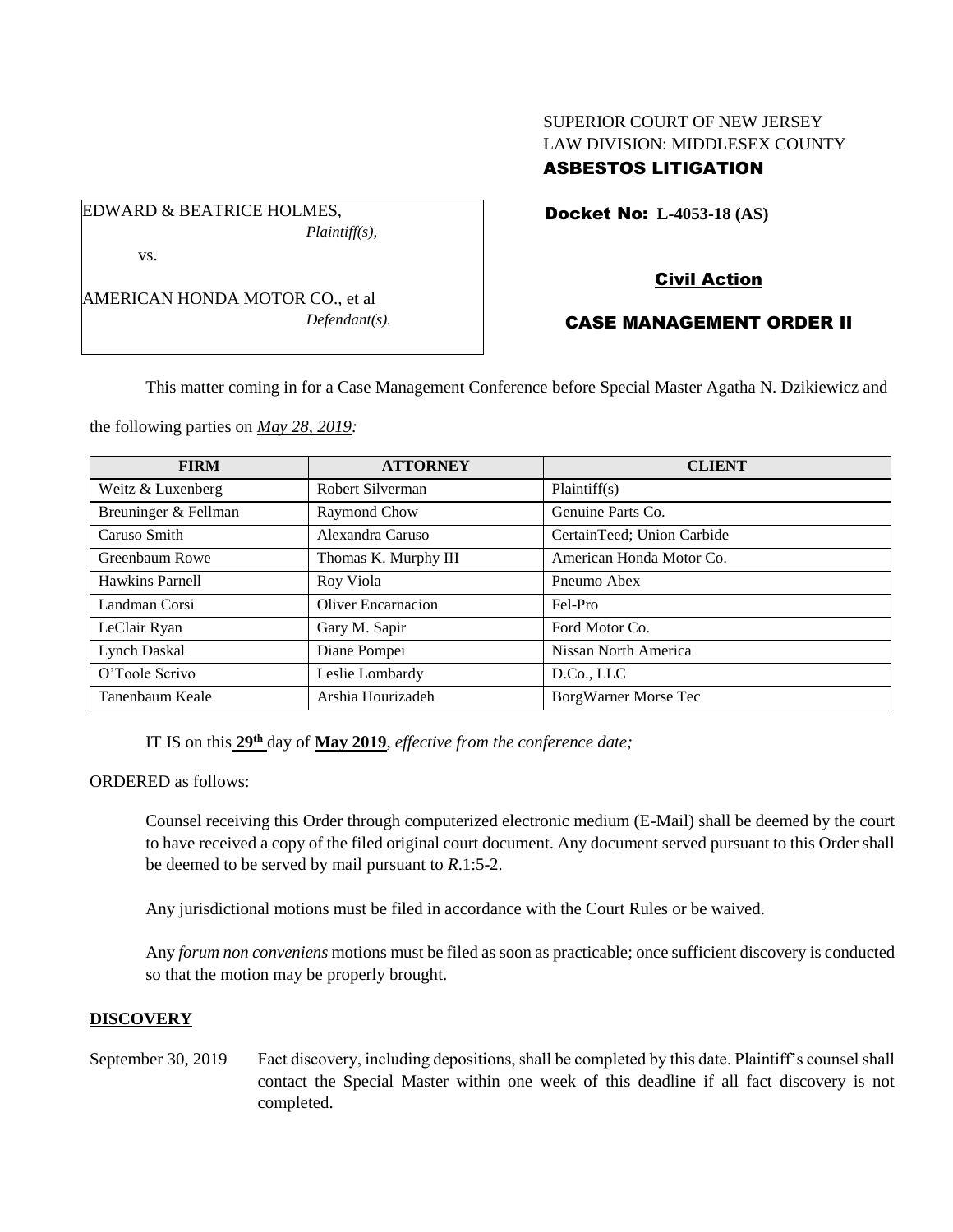September 30, 2019 Depositions of corporate representatives shall be completed by this date.

#### **EARLY SETTLEMENT**

February 21, 2020 Settlement demands shall be served on all counsel and the Special Master by this date.

### **MEDICAL EXPERT REPORT**

- November 29, 2019 Plaintiff shall serve medical expert reports by this date.
- November 29, 2019 Upon request by defense counsel, plaintiff is to arrange for the transfer of pathology specimens and x-rays, if any, by this date.
- April 10, 2020 Defendants shall identify its medical experts and serve medical reports, if any, by this date. In addition, defendants shall notify plaintiff's counsel (as well as all counsel of record) of a joinder in an expert medical defense by this date.

#### **LIABILITY EXPERT REPORTS**

- November 29, 2019 Plaintiff shall identify its liability experts and serve liability expert reports by this date or waive any opportunity to rely on liability expert testimony.
- April 10, 2020 Defendants shall identify its liability experts and serve liability expert reports, if any, by this date or waive any opportunity to rely on liability expert testimony.

### **SUMMARY JUDGMENT MOTION PRACTICE**

- December 13, 2019 Plaintiff's counsel shall advise, in writing, of intent not to oppose motions by this date.
- January 17, 2020 Summary judgment motions shall be filed no later than this date.
- February 14, 2020 Last return date for summary judgment motions.

### **EXPERT DEPOSITIONS**

May 8, 2020 Expert depositions shall be completed by this date. To the extent that plaintiff and defendant generic experts have been deposed before, the parties seeking that deposition in this case must file an application before the Special Master and demonstrate the necessity for that deposition. To the extent possible, documents requested in a deposition notice directed to an expert shall be produced three days in advance of the expert deposition. The expert shall not be required to produce documents that are readily accessible in the public domain.

#### **PRE-TRIAL AND TRIAL**

| September 26, 2019           | The settlement conference previously scheduled on this date is <b>cancelled</b> .                                                                                           |
|------------------------------|-----------------------------------------------------------------------------------------------------------------------------------------------------------------------------|
| May 7, 2020 $\omega$ 10:00am | Settlement conference. All defense counsel shall appear with authority to negotiate<br>settlement and have a representative authorized to negotiate settlement available by |

 $\_$  , and the set of the set of the set of the set of the set of the set of the set of the set of the set of the set of the set of the set of the set of the set of the set of the set of the set of the set of the set of th